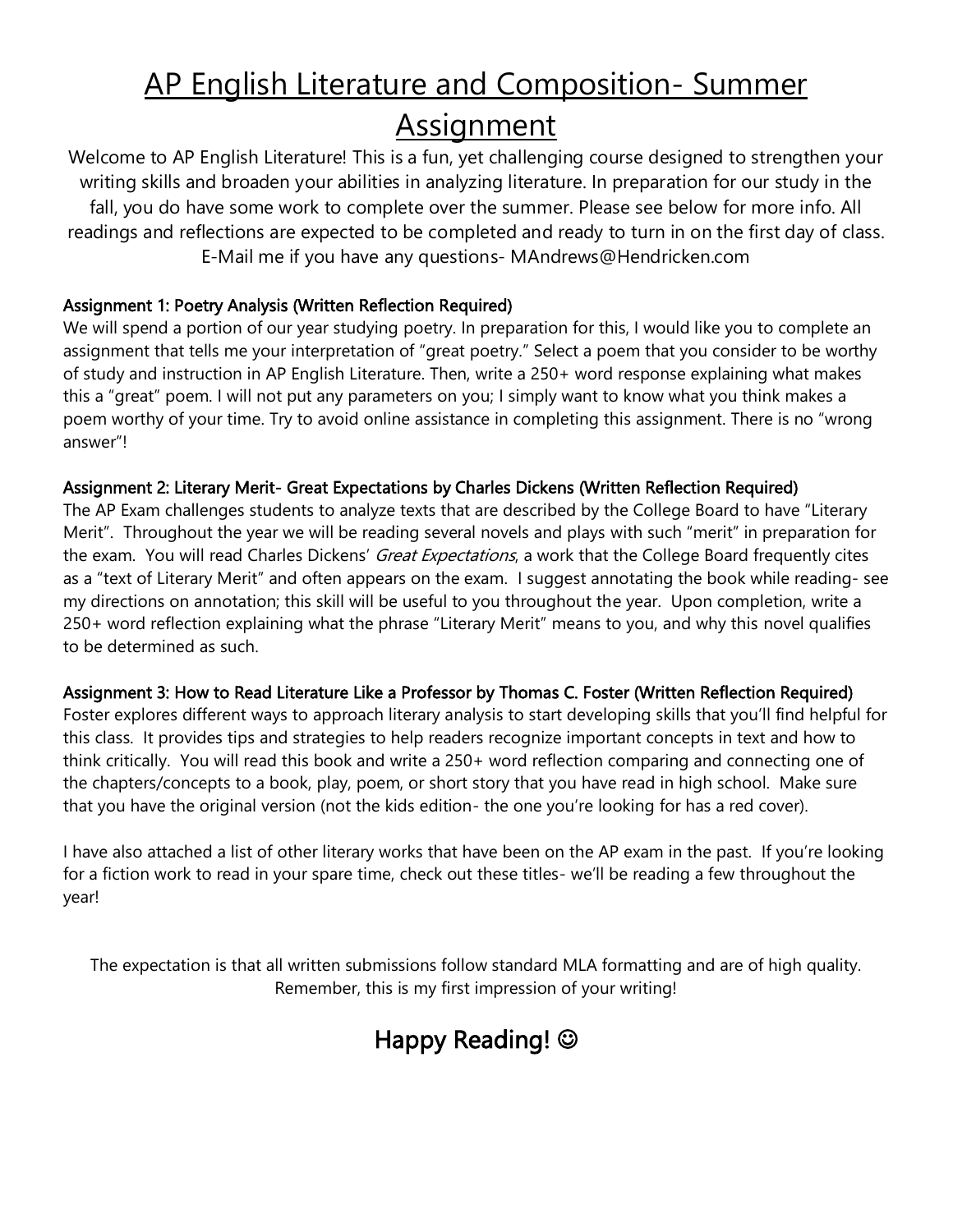#### Suggested Literature

#### Ancient Texts

800 BC - The Iliad - Homer 800 BC - The Odyssey - Homer **Neoclassical** 1759 – Candide – Voltaire Romantic 1811 – Sense and Sensibility – Jane Austen 1813 – Pride and Prejudice – Jane Austen 1838 – *Oliver Twist* – Charles Dickens **Victorian** 1847 – Wuthering Heights – Emily Brontë 1847 – Jane Eyre – Charlotte Brontë 1850 – The Scarlet Letter – Nathaniel Hawthorne 1861 – Silas Marner – George Eliot 1869 – Little Women – Louisa May Alcott 1897 – Dracula – Bram Stoker 1891 - The Picture of Dorian Gray - Oscar Wilde 1899 - The Awakening - Kate Chopin **Naturalist** 1902 – Heart of Darkness – Joseph Conrad 1903 – The Call of the Wild – Jack London 1911 – Ethan Frome – Edith Wharton Modern 1925 – The Great Gatsby - F. Scott Fitzgerald 1925 – Mrs. Dalloway – Virginia Woolf 1937 – Of Mice and Men - John Steinbeck 1939 – The Grapes of Wrath – John Steinbeck 1940 – The Power and the Glory – Graham Greene 1945 – Animal Farm – George Orwell 1949 – Nineteen Eighty-Four – George Orwell Post Modern 1951 – The Catcher in the  $Rve - J.D.$  Salinger 1952 – *East of Eden* – John Steinbeck 1953 – Fahrenheit 451 – Ray Bradbury 1954 – Lord of the Flies – William Golding 1959 – A Separate Peace – John Knowles 1960 – To Kill a Mockingbird – Harper Lee 1967 – The Chosen – Chaim Potok 1969 – Slaughterhouse-Five – Kurt Vonnegut

- 1970 Grendel John Gardner
- 1976 A River Runs Through It Norman Maclean
- 1984 The House on Mango Street Sandra Cisneros
- 1987 Beloved Toni Morrison
- 1989 A Prayer for Owen Meany John Irving
- 1990 The Things They Carried Tim O'Brien
- 1992 The Secret History Donna Tartt
- 1994 In the Lake of the Woods Tim O'Brien
- 1996  $Push$  Sapphire
- 1997 Cold Mountain Charles Frazier
- 1997 The Red Tent Anita Diamant

1998 – The Poisonwood Bible – Barbara Kingsolver 1998 – The Handmaid's Tale – Margaret Atwood 2001 - Atonement - Ian McEwan 2003 – The Kite Runner – Khaled Hosseini 2001 – Life of Pi – Yann Martel 2005 – The Memory Keeper's Daughter - Kim Edwards 2005 - The Glass Castle - Jeannette Wells 2005 – Extremely Loud and Incredibly Close – Jonathan Safran Foer 2006 - The Road - Cormac McCarthy  $2008 - Serena -$  Ron Rash 2008 – Little Bee – Chris Cleave 2010 – Room – Emma Donaghue 2013 – The Goldfinch - Donna Tartt 2014 - All the Light We Cannot See - Anthony Doerr 2014 – A Man Called Ove – Fredrik Backman 2015 – Go Set a Watchman – Harper Lee

1997 – Memoirs of a Geisha – Arthur Golden

2015 – The Nightingale – Kristin Hannah

#### Suggested Plays:

Antigone – Sophocles Any Shakespearean play Cat on a Hot Tin Roof – Tennessee Williams The Crucible – Arthur Miller Death of a Salesman – Arthur Miller A Doll's House – Henrik Ibsen An Enemy of the People - Henrik Ibsen The Importance of Being Earnest - Oscar Wilde Our Town – Thornton Wilder Waiting for Godot - Samuel Beckett Fences- August Wilson